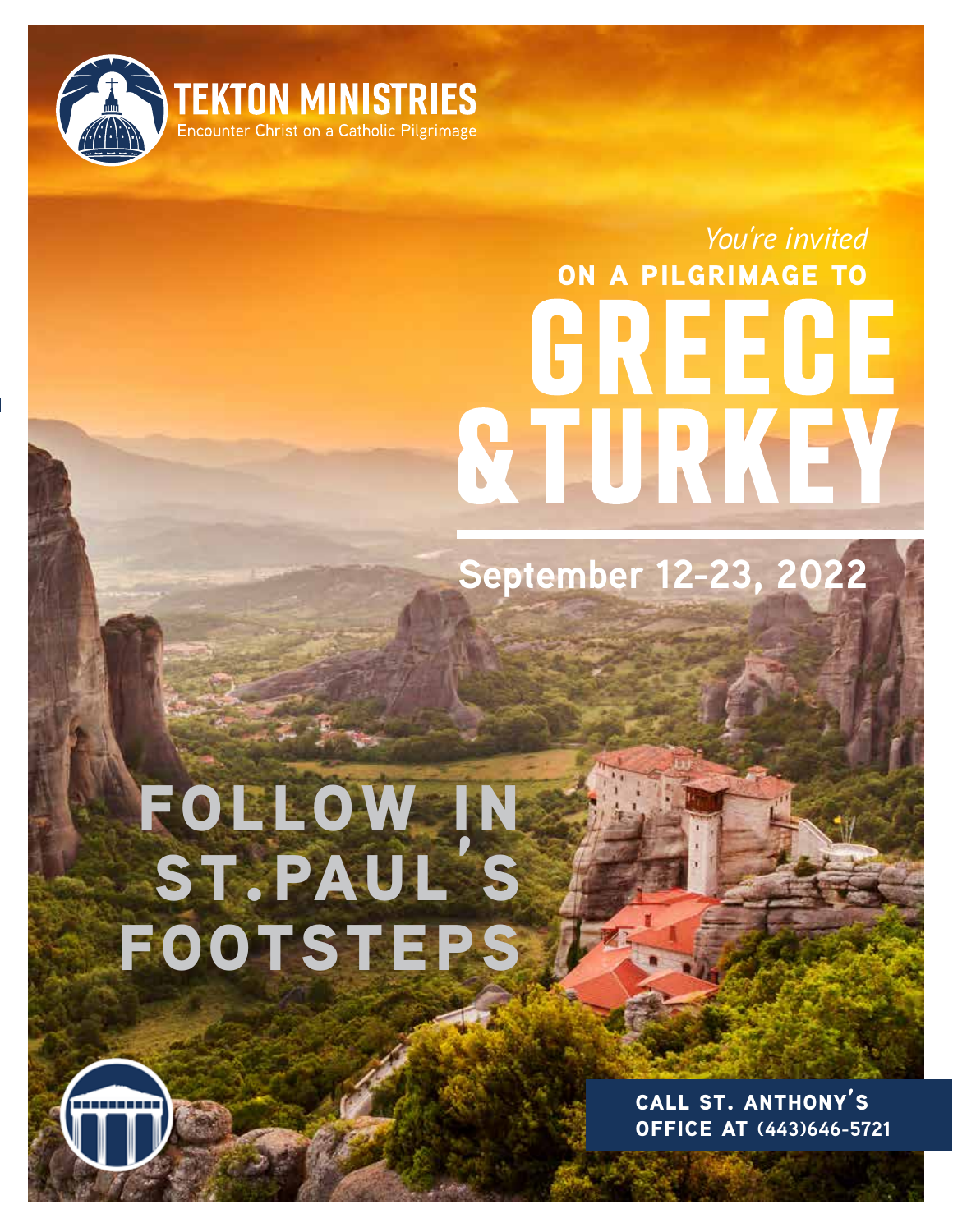## a truly catholic pilgrimage

**Tekton Ministries** *has been leading Catholic pilgrimages to the Holy Land for more than 20 years. Working closely with your priest to create thoughtfully planned itineraries, we help make the Catholic faith more tangible to your daily life by taking you where the seeds of Catholicism were first planted to be spread across the world. Although we visit more than 50 sites in this holy and historic region, daily Mass and time for prayerful reflection are important parts of each day's experience.*

*We use only experienced Christian or Catholic guides, so you receive truthful explanations of scripture and the places we encounter. When the disciple Philip asked the Eunuch (who was reading Isaiah) if he understood what he was reading, the man responded, "How can I, unless someone guides me?" (Acts 8:35) Just as Philip guided the Eunuch with "the good news of Jesus," your Tekton pilgrimage will guide you into a deeper understanding of the Scriptures. Our prayers, service, and love of our Lord go with you.*

#### l **Day 1 - Monday, September 12** *Depart USA*

Our pilgrimage begins today as we depart on our flight to Greece. Meals and drinks served aloft.

l **Day 2 - Tuesday, September 13** *Arrive Athens*

Upon arrival in Athens, we will be greeted by our guide and transferred to our hotel for check-in. *(D)*

#### l **Day 3 - Wednesday, September 14** *Athens*

This morning our journey begins as St. Paul's journey often began, by diving into the secular world. While the remainder of our pilgrimage will be devoted to sacred sites of Christianity, we would be remised to not visit the Acropolis, the Parthenon, and the Ecrectheum. In the Acts of the Apostles, chapter 17, St. Paul began his mission in Athens, gaining a handful of followers for Christ and thus planting the seeds of the faith in Greece. Drive around the city of Athens to see the House of Parliament, the Tomb of the Unknown Soldier, and the Presidential Palace. In the afternoon drive along the scenic coastal road and follow fairly the same route that the Apostle took to the ancient city of Corinth where he preached and lived for nearly two years. Visit the Archaeological Museum, the Market Place, the Bema and the Temples. We'll celebrate Mass in Corinth before returning to our hotel. *(B, D, Mass)*



#### l **Day 4 - Thursday, September 15** *Athens / Kalambaka*

Depart Athens and drive north to Delphi, the center of the ancient world. We will take a walking tour of the Sanctuary of Apollo and the

Temple of Apollo which served as the home of the Oracle of Delphi. The tour will also include the theater, the stadium where festivals and games were held in honor of the Sun God, and the museum that contains exquisite pieces of sculpture among which is the Bronze Charioteer. Then proceed to Meteora where we will experience one of the most unusual and spectacular highlights of the pilgrimage as we visit a number of world-famous Byzantine monasteries perched precariously atop the summits of gray rock pinnacles of varied sizes and shapes. The panoramic view is breathtaking. Originally Greek Orthodox monks fled to caves in the vicinity for protection and solitude, and to gain greater security, went even higher. Their spiritual artwork is splendid. After visiting Meteora we will continue on to Kalambaka for overnight. *(B, D, Mass)*



#### l **Day 5 - Friday, September 16** *Kalambaka / Thessaloniki*

Today we will depart Kalambaka and proceed through the ancient city of Pella, the birthplace of Alexander the Great, to Beroea, also known as Veria or Veroia. St. Paul fled here after he was threatened in Thessalonica. We will celebrate Mass at the "Dais of the Apostle Paul," and then visit the Bema, the monument to the apostle Paul; the small Byzantine Basilica of the Resurrection of Christ; and one of the town's most notable monuments, Hagios Vlasios, which is dedicated to St. Blaise. We will then proceed to Thessaloniki which St. Paul visited on his second missionary journey in 49 A.D. and where he founded a church, was heavily persecuted, and wrote two letters to the residents. Visit the old city ramparts, the Archaeological Museum, and St. George's Church – an ancient Roman monument that was transferred into a church. Then see the two most beautiful basilicas in the city, St. Demetrius, dedicated to a distinguished member of the Roman army and a martyred Christian convert, and St. Sophia. Overnight in Thessaloniki. *(B, D, Mass)*

#### l **Day 6 - Saturday, September 17** *Thessaloniki / Kavala*

Today's sightseeing begins with a visit to Philippi, which was the first European city in which St. Paul preached his evangelical sermon and baptized the first Christians. A crypt here dating from the Roman period is thought to have served as a prison for St. Paul. See the Acropolis, the Basilica, the Theater and the Market Place. The highlight of the day will be an outdoor celebration of the Mass alongside the river where Paul preached and baptized Lydia, his first European convert. Continue to Kavala, the ancient port of Neapolis where St. Paul landed with his disciples, Timothy and Silas. Luke, the Evangelist, also came here from Troas. Kavala was later named Christopoulos because it was the first European city to accept Christianity. Here we will visit the Greek Orthodox Cathedral of St. Paul and St. Nicholas Church. Overnight in Kavala. *(B, D, Mass)*

#### l **Day 7 - Sunday, September 18** *Kavala / Canakkale / Izmir*

Early this morning we will depart from Kavala and drive to the Greek-Turkish border and cross into Turkey. Then take a ferry across the Straits of the Dardanelles to Canakkale. Proceed to Pergamum,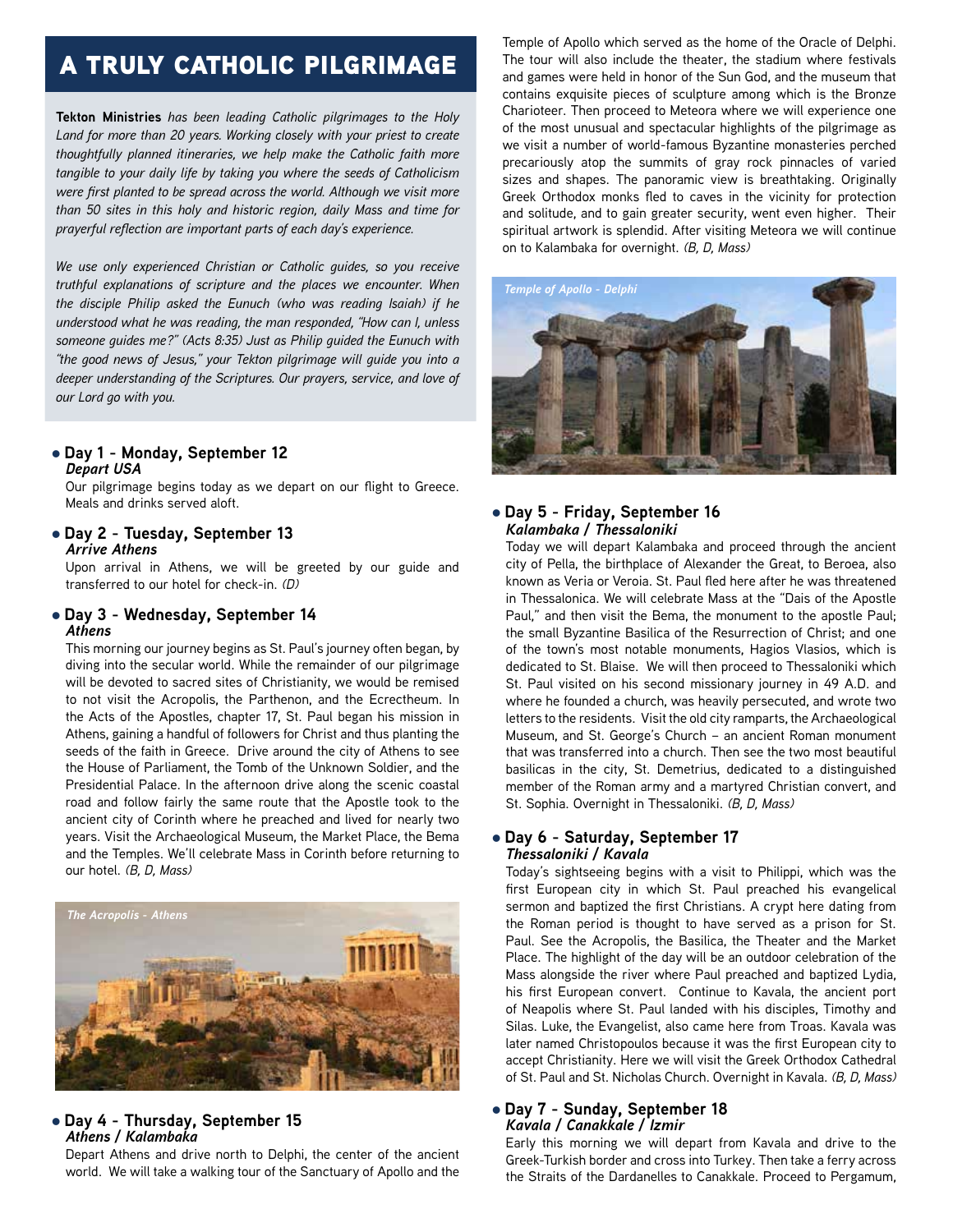the most favored of the Seven Churches where Christianity was introduced very early. Here we will see the Temple of Zeus, the Temple of Athena, the fabled Acropolis and the Royal Gate. We will also visit Asclepion, one the foremost healing centers of the ancient world. On to Thyatira, another of the Seven Churches. Continue on to Izmir for overnight. *(B, D, Mass)*

#### l **Day 8 - Monday, September 19** *Izmir / Kusadasi*

Following breakfast we will visit the Church of St. Polycarp, the oldest church in ancient Smyrna, where we will celebrate Mass. Polycarp, the fourth Bishop of Smyrna, is known as one of the first Christian martyrs. Then drive to Sardis, the Lydian capital city where money was first minted, to visit the marble road of the Roman Gymnasium and the remains of the Artemis Temple which symbolized one of the Seven Churches. Then proceed to Ephesus where St. Paul spent two years during his ministry. It was to this community that St. Paul wrote his Epistle to the Ephesians. St. Paul implored the Ephesians to cease their worship of Artemis and to turn to Christianity. We will see the great theater where Paul addressed the crowds and visit the site of the scene of the riot from which Paul escaped. Visit the Temple of Diana which is one of the Seven Wonders of the Ancient World, the Church of the Virgin Mary, and the Tomb of St. Luke. Then visit the Basilica of St. John, which was erected over his grave in the 6th century A.D. by the Emperor Justinian. Proceed to the colorful port town of Kusadasi for overnight. *(B, D, Mass)*



#### l **Day 9 - Tuesday, September 20** *Kusadasi / Patmos / Kusadasi*

This morning we will board a ferry for the Greek island of Patmos where St. John received the mystical Revelation which forms the last book of the New Testament. Upon arrival we will visit the Grotto of Revelation and the 11th century Monastery of St. John which houses the original script of the Gospel. We will then return by ferry to Kusadasi for overnight. *(B, D, Mass)*

#### l **Day 10 - Wednesday, September 21** *Kusadasi / Izmir / Istanbul*

This morning we will depart Kusadasi and proceed to the House of the Virgin Mary which is believed to be the last residence of the Virgin Mary, mother of Jesus. According to tradition, Mary was brought to Ephesus by the Apostle John after the Resurrection of Christ and lived out her days there. After Mass we will proceed to Izmir to catch a flight to Istanbul, ancient Constantinople. Upon arrival in Istanbul, we will visit the Grand Covered Bazaar, built by Sultan Mehmet the Conqueror between 1455-1461 in an attempt to enrich the economic life in the city. Today, its alleys and buildings house more than 4,000 shops selling carpets, furniture, leather goods, copper goods, jewelry and touristic items. Overnight in Istanbul. *(B, D, Mass)*

#### l **Day 11 - Thursday, September 22** *Istanbul*

Today enjoy a full day of sightseeing encompassing Istanbul's Byzantine and Ottoman Heritage. The tour will start with a visit

of Hagia Sophia Museum (the Byzantine Imperial Basilica of Holy Wisdom built by Emperor Justinian in the 6th century 532-537AD) which is one of the Seven Wonders of the Ancient World, the Mosque of Sultan Ahmet which is also known as the Blue Mosque, and the Roman Hippodrome built by the Roman Emperor Septimus Severus in 203 AD which houses the Egyptian Obelisk and Serpentine Column. Continue our tour with a visit of Topkapi Palace, the residence of Ottoman Sultans Between the 15th and 19th centuries. Then visit the Basilica Cistern which were built by Emperor Justinian in 542 AD. The last visit of the day will be the Kariye Museum (Saint Savior in the Chora), which is a Byzantine monastery complex dating back to 8th century AD. Only the church of Jesus Christ the Savior remains today which houses marvelous golden Byzantine mosaics and frescoes depicting the life of the Virgin Mary and Christ. *(B, D, Mass)*



#### l **Day 12 - Friday, September 23** *Istanbul / Washington DC*

Transfer to the airport to catch our return flight home, taking with us all the blessings and graces of this pilgrimage.

*B=Breakfast D=Dinner*

*These rates are based upon an assumption that the situation in Greece and Turkey will be free of the government-imposed social distancing restrictions which are currently in place due to the COVID-19 pandemic. We cannot be held responsible for any increase in these quoted rates in the event that government regulations are not relaxed or further restrictions are put in place due to the COVID-19 pandemic that may result in increased operational costs.*